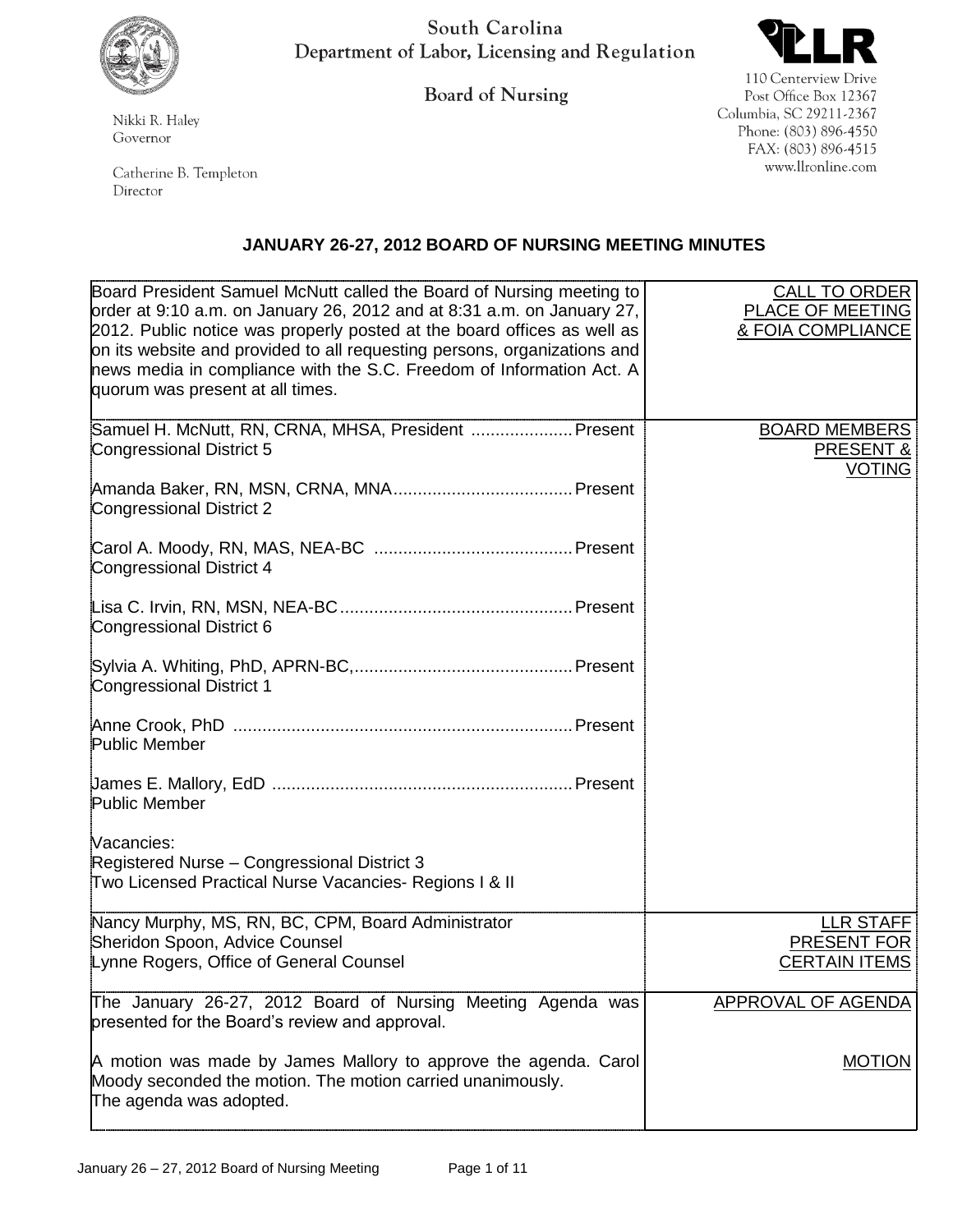| The following items were presented to the Board on the January 26-27,                                                                            | APPROVAL OF CONSENT          |
|--------------------------------------------------------------------------------------------------------------------------------------------------|------------------------------|
| 2012 Consent Agenda for review, approval or acceptance as                                                                                        | <b>AGENDA</b>                |
| information.                                                                                                                                     |                              |
| a. For Information: NCSBN Brief CEO Communiqué                                                                                                   |                              |
| b. For Information: American Association of Colleges of Nursing                                                                                  |                              |
| Health Affairs Article on Registered Nurse Supply<br>c. For Acceptance: August 2011 Advanced Practice Committee                                  |                              |
| <b>Meeting Minutes</b>                                                                                                                           |                              |
| A motion was made by Sylvia Whiting to approve the Consent Agenda.                                                                               | <b>MOTION</b>                |
| Anne Crook seconded the motion. The motion carried unanimously.                                                                                  |                              |
|                                                                                                                                                  |                              |
| The November 11, 2011 meeting minutes were presented for the<br>Board's review and approval.                                                     | <b>APPROVAL OF MINUTES</b>   |
|                                                                                                                                                  |                              |
| A motion was made by James Mallory to approve the November 11,                                                                                   | <b>MOTION</b>                |
| 2011 meeting minutes (as presented.) Carol Moody seconded the<br>motion. The motion carried unanimously.                                         |                              |
|                                                                                                                                                  |                              |
| Mark Sanders, Chief Investigator, OIE presented the Board with the                                                                               | OFFICE OF INVESTIGATION      |
| Investigative Review Committee Report with the recommendations from<br>its meetings held since the last Board meeting for its review and action. | <b>AND ENFORCEMENT (OIE)</b> |
| The Disciplinary Sanctions Guidelines is used in making these                                                                                    |                              |
| recommendations.                                                                                                                                 |                              |
| A motion was made by Sylvia Whiting to approve the dismissals (as                                                                                | <b>MOTION</b>                |
| recommended by the Investigative Review Committee). Amanda Baker                                                                                 |                              |
| seconded the motion. The motion carried unanimously.                                                                                             |                              |
| A motion was made by Sylvia Whiting to approve the formal complaints                                                                             | <b>MOTION</b>                |
| (as recommended by the Investigative Review Committee). Amanda                                                                                   |                              |
| Baker seconded the motion. The motion carried unanimously.                                                                                       |                              |
| The year-end statistical report will be available at the March meeting.                                                                          |                              |
| Sharon McManus RN, MSN, RCIS, Associate Dean of Nursing,                                                                                         | FLORENCE-DARLINGTON          |
| Florence Darlington Technical College (FDTC) appeared before the                                                                                 | <b>TECHNICAL COLLEGE</b>     |
| Board regarding continuing approval of their practical nursing (PN)                                                                              |                              |
| program.                                                                                                                                         |                              |
| At its March 29, 2007 meeting, the Board of Nursing voted to continue                                                                            |                              |
| full approval for the FDTC PN program for 5 years (based on the<br>02/27/07 survey report). The FDTC practical nursing program site              |                              |
| survey report conducted November 9, 2011 regarding continuing full                                                                               |                              |
| approval status is attached along with the program's response                                                                                    |                              |
| materials.                                                                                                                                       |                              |
| A motion was made by Sylvia Whiting to continue approval for the                                                                                 | <b>MOTION</b>                |
| Florence Darlington Technical College practical nursing program for five                                                                         |                              |
| years. Anne Crook seconded the motion. The motion carried<br>unanimously.                                                                        |                              |
|                                                                                                                                                  |                              |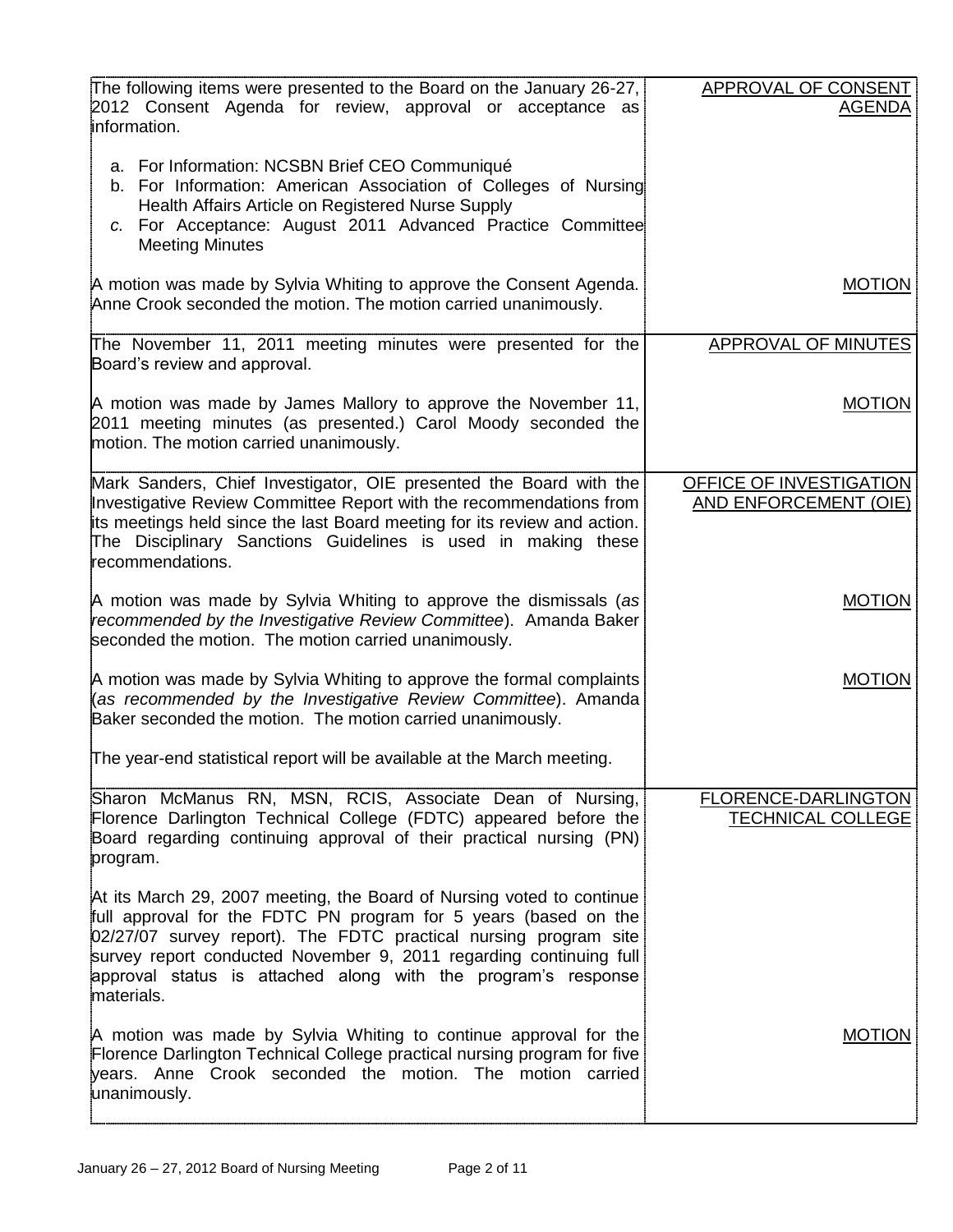| Ron Bartley, President and Nancy White, Interim Nursing Program<br>Director from Northeastern Technical College appeared before the<br>Board to provide an update regarding their faculty status as requested<br>by the Board.<br>Discussion included but was not limited to the resignation of the<br>program director, student enrollment and faculty recruiting and hiring<br>plans. Northeastern stated they have one full-time faculty in place at this<br>time and one full-time adjunct interim faculty member. | <b>NORTHEASTERN</b><br><b>TECHNICAL COLLEGE</b>  |
|------------------------------------------------------------------------------------------------------------------------------------------------------------------------------------------------------------------------------------------------------------------------------------------------------------------------------------------------------------------------------------------------------------------------------------------------------------------------------------------------------------------------|--------------------------------------------------|
| A motion was made by Carol Moody to accept (Northeastern Technical<br>College Faculty Update) as information. Amanda Baker seconded the<br>motion. The motion carried unanimously                                                                                                                                                                                                                                                                                                                                      | <b>MOTION</b>                                    |
| Caroline McGay, Vice President, Academic Affairs, Denmark Technical<br>College appeared before the Board to provide a report regarding their<br>faculty/ enrollment increase status.                                                                                                                                                                                                                                                                                                                                   | <b>DENMARK TECHNICAL</b><br><b>COLLEGE</b>       |
| Discussion included but was not limited to faculty resigning, faculty<br>replacements/ new hires, 40 students currently enrolled in the program,<br>future plans to increase enrollment, faculty/ student clinical ratios,<br>faculty recruitment/ hiring plans, employment of students and future<br>employment opportunities for increased enrollment.                                                                                                                                                               |                                                  |
| A motion was made by Sylvia Whiting that Denmark Technical College<br>return in May and submit a report with information concerning the<br>employment of present graduates. Lisa Irvin seconded the motion. The<br>motion carried unanimously.                                                                                                                                                                                                                                                                         | <b>MOTION</b>                                    |
| Dr. Whiting and Dr. Mallory rescued themselves as having previously<br>worked with South Carolina State University (SCSU). A quorum was still<br>present.                                                                                                                                                                                                                                                                                                                                                              | <b>SOUTH CAROLINA</b><br><b>STATE UNIVERSITY</b> |
| Dr. George Cooper, President and Dr. Bobbie Perdue, RN, Nursing<br>Program Director, SCSU appeared before the Board to provide a<br>program report as requested by the Board at its July 2011 meeting.                                                                                                                                                                                                                                                                                                                 |                                                  |
| Mr. Cooper and Dr. Perdue discussed improvement plans/ actions in<br>response to the Board's recommendations. Discussion included though<br>was not limited to admission criteria, new course plans and<br>standardized testing.                                                                                                                                                                                                                                                                                       |                                                  |
| A motion was made by Lisa Irving to go into executive session for the<br>purpose of receiving legal counsel. Carol Moody seconded the motion.<br>The motion carried unanimously.                                                                                                                                                                                                                                                                                                                                       | <b>MOTION</b>                                    |
| The Board returned from executive session. No official actions were<br>taken during executive session.                                                                                                                                                                                                                                                                                                                                                                                                                 |                                                  |
| A motion was made by Carol Moody to continue conditional approval<br>South Carolina State University) through July of 2012 with the following<br>requirements                                                                                                                                                                                                                                                                                                                                                          | <b>MOTION</b>                                    |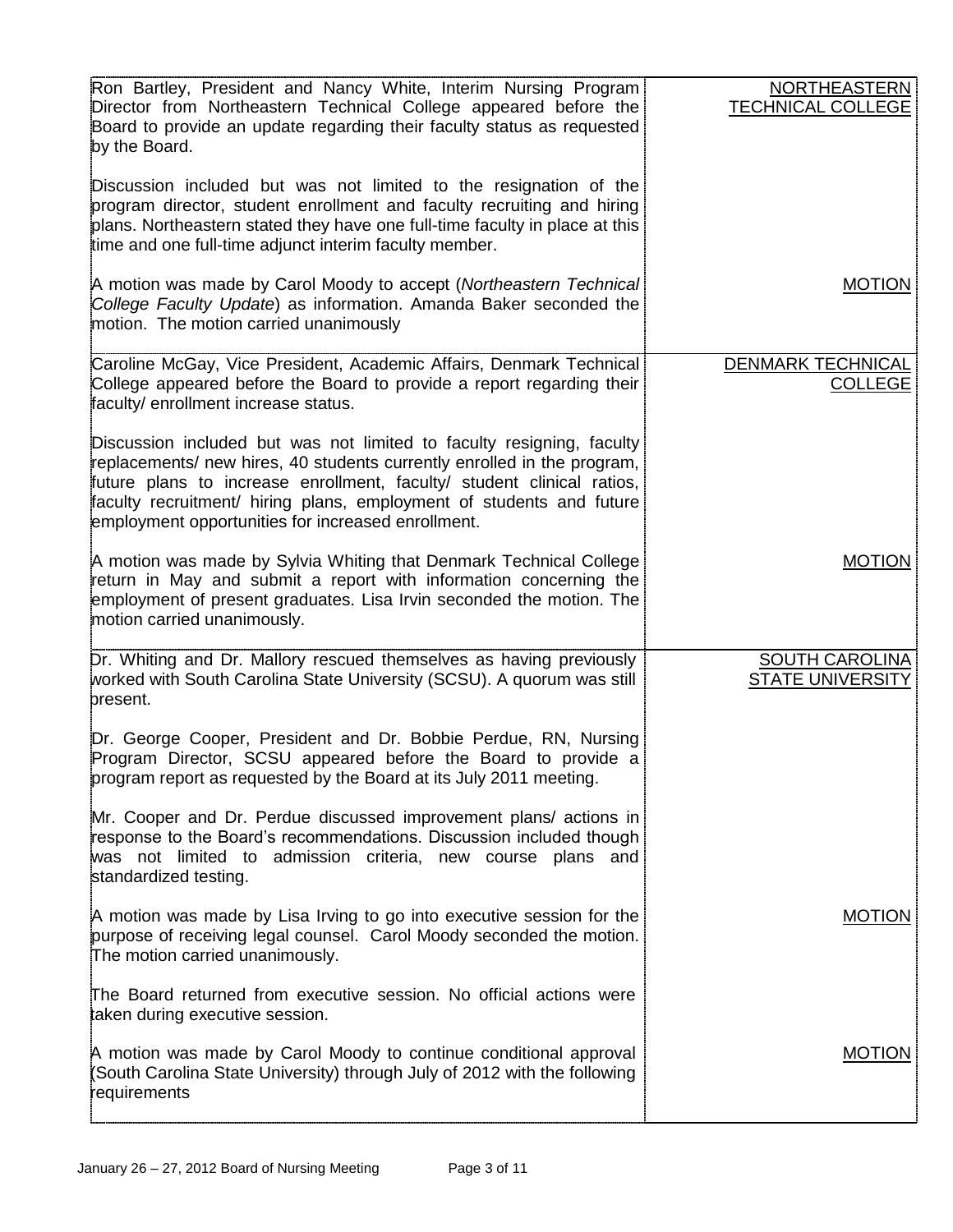| Return to board in May 2012 with the following report documentation:                                                                          |                      |
|-----------------------------------------------------------------------------------------------------------------------------------------------|----------------------|
| 1. Report on May 2011 graduating class of 29 students                                                                                         |                      |
| Passing % of NCLEX scores                                                                                                                     |                      |
| Passing % of the cohort facilitated by SCSU through ATI Tracker                                                                               |                      |
| Employment data of graduates of May 2011 RNs                                                                                                  |                      |
|                                                                                                                                               |                      |
| 2. Update on faculty roster, FT, PT, visiting status with credentials                                                                         |                      |
| 3. Report on all new courses of the curriculum                                                                                                |                      |
| 4. Report on all levels of students enrolled in all nursing courses,                                                                          |                      |
| grades, ATI scores and % of student progressed for all nursing                                                                                |                      |
| courses                                                                                                                                       |                      |
|                                                                                                                                               |                      |
| Lisa Irvin seconded the motion; the motion passed with recusals by Drs.                                                                       |                      |
| White and Mallory.                                                                                                                            |                      |
| A motion was made by Lisa Irvin to approve curriculum changes as                                                                              | <b>MOTION</b>        |
| presented. Amanda Baker seconded the motion. The motion passed                                                                                |                      |
| with recusals by Drs. White and Mallory.                                                                                                      |                      |
|                                                                                                                                               |                      |
| Garrett Gillespie, Esq., Senior Legal Counsel, CVS Caremark and                                                                               | <b>MINUTE CLINIC</b> |
| Brandy Dickson, ND, APRN, GSA District Manager of Operations                                                                                  |                      |
| appeared to request a waiver pursuant to SC code section 40-33-34 to                                                                          |                      |
| extend the number of Advanced Practice Registered Nurses (APRN's)                                                                             |                      |
| who work with our collaborating physicians, such that each physician                                                                          |                      |
| may work with up to three full-time equivalent (FTE) APRN's. Not asking<br>for legal interpretation; asking for the waiver under the statute. |                      |
|                                                                                                                                               |                      |
| Discussion included though was not limited to supervision, utilizing part-                                                                    |                      |
| time (PT) positions, coverage for open and proposed clinic openings,                                                                          |                      |
| hurse scheduling, physician supervision and clinic sites.                                                                                     |                      |
|                                                                                                                                               |                      |
| A motion was made by Carol Moody to go into executive session for the                                                                         | <b>MOTION</b>        |
| burpose of receiving legal counsel. Lisa Irving seconded the motion.                                                                          |                      |
| The motion carried unanimously.                                                                                                               |                      |
| The Board returned from executive session. No official actions were                                                                           |                      |
| taken during the executive session.                                                                                                           |                      |
|                                                                                                                                               |                      |
| A motion was made by Amanda Baker that the Board does not have the                                                                            | <b>MOTION</b>        |
| authority to interpret the definition of full-time equivalents secondary to                                                                   |                      |
| language in our practice act. The Board does have the ability to waive                                                                        |                      |
| the number of advanced practice registered nurses supervised by a                                                                             |                      |
| physician. Therefore, we are willing to consider a waiver based on                                                                            |                      |
| individual application as defined by the practice act Section 40-33-34.                                                                       |                      |
| C.2. Carol Moody seconded the motion. The motion carried<br>unanimously.                                                                      |                      |
|                                                                                                                                               |                      |
| Samuel McNutt recused himself from the proceedings as he works for                                                                            | PALMETTO HEALTH      |
| Palmetto Health. Carol Moody presided for the agenda item. A quorum                                                                           |                      |
| was still present.                                                                                                                            |                      |
|                                                                                                                                               |                      |
| Sandy Jones, APRN appeared before the Board to request approval for                                                                           |                      |
| Dr. Rodney Fitzgibbon to supervise more than three nurse practitioners.                                                                       |                      |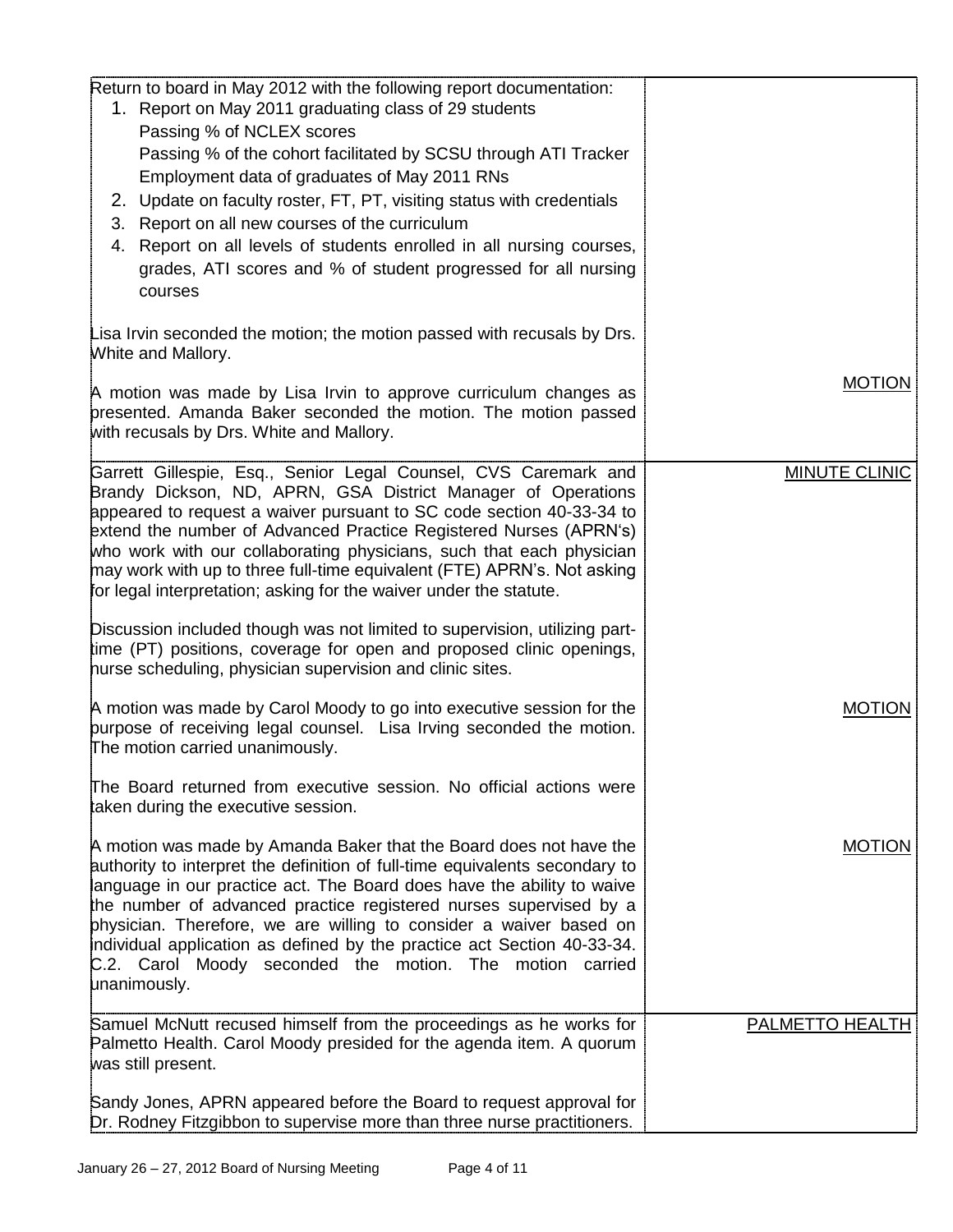| A motion was made by Amanda Baker to approve the request for<br>supervising four NP (Nurse Practitioners). Anne Crook seconded. The<br>motion carried with the recusal of Samuel McNutt.                                                                                                                                                                                                                                                                                                            | MOTION                                                                  |
|-----------------------------------------------------------------------------------------------------------------------------------------------------------------------------------------------------------------------------------------------------------------------------------------------------------------------------------------------------------------------------------------------------------------------------------------------------------------------------------------------------|-------------------------------------------------------------------------|
| Stephanie Burgess, APRN, DNP, Chair, Advanced Practice Committee<br>(APC) appeared before the Board to request approval for proposed<br>Advisory Opinion #58 Is it within the scope and practice of a CRNA to<br>advance a TEE probe (transesophageal probe) and render an<br>interpretation to a cardiac surgeon during surgery?                                                                                                                                                                   | PROPOSED ADVISORY<br>OPINION #58                                        |
| At its November 4, 2011 meeting, the APC recommended the Board<br>approve the proposed opinion as presented.                                                                                                                                                                                                                                                                                                                                                                                        |                                                                         |
| Carol Moody made the motion to accept the proposed advisory opinion<br>as outlined regarding a CRNA to advance a TEE<br>probe<br>transesophageal probe) and render an interpretation to a cardiac<br>surgeon during surgery. Sylvia Whiting seconded and the motion<br>passed unanimously.                                                                                                                                                                                                          | <b>MOTION</b>                                                           |
| Stephanie Burgess, APRN, DNP, Chair, Advanced Practice Committee<br>(APC) appeared before the Board to request approval for the proposed<br>Advisory Opinion #54 Is it within the role and scope of practice for<br>APRNs to conduct assessments without physician collaboration or<br>preceptors?                                                                                                                                                                                                  | PROPOSED ADVISORY<br>OPINION #56                                        |
| At its November 4, 2011 meeting, the APC recommended the Board<br>approve the proposed opinion as presented. Changes were made<br>based on Board feedback from the September 2011 meeting.                                                                                                                                                                                                                                                                                                          |                                                                         |
| A motion was made by Sylvia Whiting that they approve the final<br>adjustments as presented for the role and scope of practice for the<br>APRNs to conduct assessments without physician collaboration or<br>Moody seconded<br>and the<br>preceptors. Carol<br>motion<br>passed<br>unanimously.                                                                                                                                                                                                     | <b>MOTION</b>                                                           |
| Stephanie Burgess, APRN, DNP, Chair, Advanced Practice Committee<br>(APC) appeared before the Board regarding CRNA Role/ Scope –<br>supervising/ teaching anesthesiology assistants.                                                                                                                                                                                                                                                                                                                | <b>CRNA ROLE/SCOPE</b><br>SUPERVISING/ TEACHIN<br><b>ANESTHESIOLOGY</b> |
| At its November 4, 2011 meeting, the APC recommended the Board<br>support the original ruling form the Office of General Counsel dated<br>March 10, 2003 regarding the Scope of Practice - Anesthesiologist's<br>Assistants discussion section #2 "Therefore, it must be concluded that<br>anesthesiologist's assistants may only be supervised<br>by an<br>anesthesiologist. A CRNA or other practitioner is not authorized to<br>provide supervision of a licensed anesthesiologist's assistant." | <b>ASSISTANTS</b>                                                       |
| A motion was made by Sylvia Whiting to approve the clarification of the<br>wording. Amanda Baker seconded and the motion passed unanimously.                                                                                                                                                                                                                                                                                                                                                        | <b>MOTION</b>                                                           |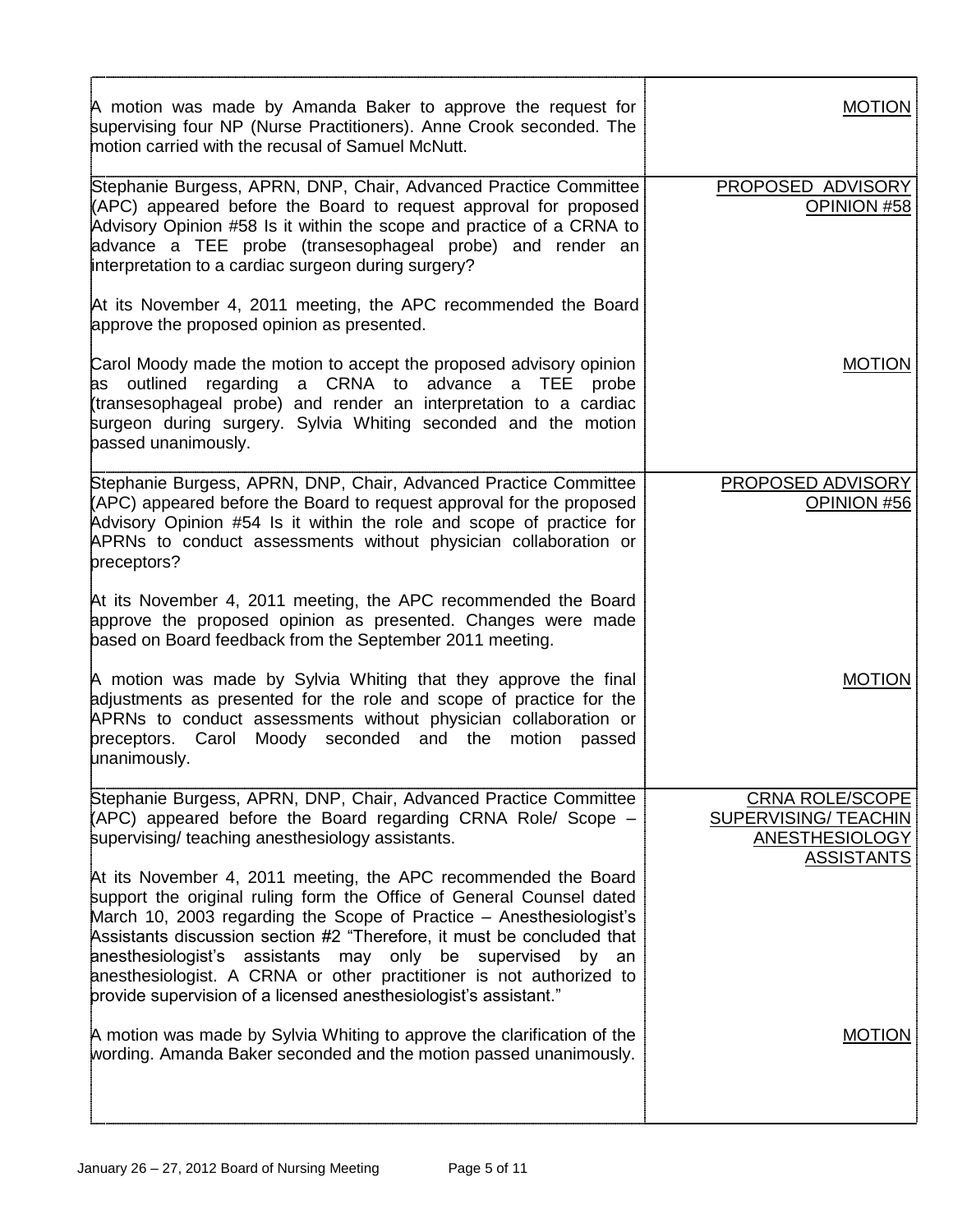| Richard P. Wilson, JD, Special Counsel/Administrative Coordinator,<br>S.C. Recovering Professional Program appeared before the Board to<br>discuss the RPP Abstinence from Mood-altering Substances - Request<br>for Permission to Practice While Using Policy/ Procedure.                                                                                                                                                                                                                                                                                                                                                                                            | <b>ABSTINENCE FROM MOOD-</b><br><u> ALTERING SUBSTANCES – </u><br><b>REQUEST FOR PERMISSION</b><br>TO PRACTICE WHILE USING |
|-----------------------------------------------------------------------------------------------------------------------------------------------------------------------------------------------------------------------------------------------------------------------------------------------------------------------------------------------------------------------------------------------------------------------------------------------------------------------------------------------------------------------------------------------------------------------------------------------------------------------------------------------------------------------|----------------------------------------------------------------------------------------------------------------------------|
| Mr. Wilson discussed the Abstinence Policy revisions that went into<br>effect last fall for new people. Established clients, who have been given<br>permission over the years to use drugs that could cause impairment<br>under a doctor's prescription, are now having to move away from these<br>drugs. Policy has moved in the direction that no one should be<br>practicing while using a drug that can cause impairment. February 1 <sup>st</sup> is<br>the date for the established people to move off. They have known about<br>this since October when case managers began alerting them. As of last<br>Tuesday, almost all have moved away from these drugs. |                                                                                                                            |
| A process has been set up with the guidance of the medical board for<br>individuals who's attending physician feel have no alternative and may<br>be functioning safely while using these drugs. Mr. Wilson discussed the<br>bresented SCRPP Abstinence from Mood-altering Substances -<br>Request for Permission to Practice While Using Policy/ Procedure and<br>the process for the participant request. The policy is to take effect<br>February 1, 2012 and they will not be able to practice after February 1 if<br>they do not furnish a clean drug test.                                                                                                      |                                                                                                                            |
| Respondents appeared before the Board to request modifications to<br>their consent agreements or Board orders. The Board reviewed consent<br>and memoranda of agreement stipulating to violations of the Nurse<br>Practice Act to determine disciplinary actions. Recovering Professional<br>Program representatives were also present to respond to questions.                                                                                                                                                                                                                                                                                                       | <b>OGC Hearings</b>                                                                                                        |
| In Case #2009-518, Respondent signed a Memorandum of Agreement<br>in lieu of a hearing and admitting to violation of Section 40-33-110(A)(1),<br>$(3),$ (10), (14), and (18) as well as 40-1-110(f), (h), and (i), South<br>Carolina Codes of Laws, as amended. Respondent appeared without<br>legal counsel before the Board. Respondent was aware of his/her right<br>to legal counsel and waived that right.                                                                                                                                                                                                                                                       |                                                                                                                            |
| A motion was made by Carol Moody to enter executive session for legal<br>advice in case 2009-518. Ann Crook seconded the motion. The motion<br>carried unanimously.                                                                                                                                                                                                                                                                                                                                                                                                                                                                                                   | <b>MOTION</b>                                                                                                              |
| A motion was made by Lisa Irvin to leave executive session. Carol<br>Moody seconded the motion. The motion carried unanimously. No<br>official actions were taken during executive session.                                                                                                                                                                                                                                                                                                                                                                                                                                                                           | <b>MOTION</b>                                                                                                              |
| A motion was made in Case 2009-518 by Lisa Irvin to reinstate license<br>with one year probation contingent on the following: demonstrate the<br>required number of accrued contact hours by the state board for license<br>renewal; demonstrate continuing education for competency, no home<br>based care, staffing agencies, traveling agencies, quarterly reports from<br>employer, access to narcotics will be left to the director of nursing at<br>facility where seek employment, continued RPP participation, legal<br>aspects workshop and ethics course. Sylvia Whiting seconded the                                                                       | <b>MOTION</b>                                                                                                              |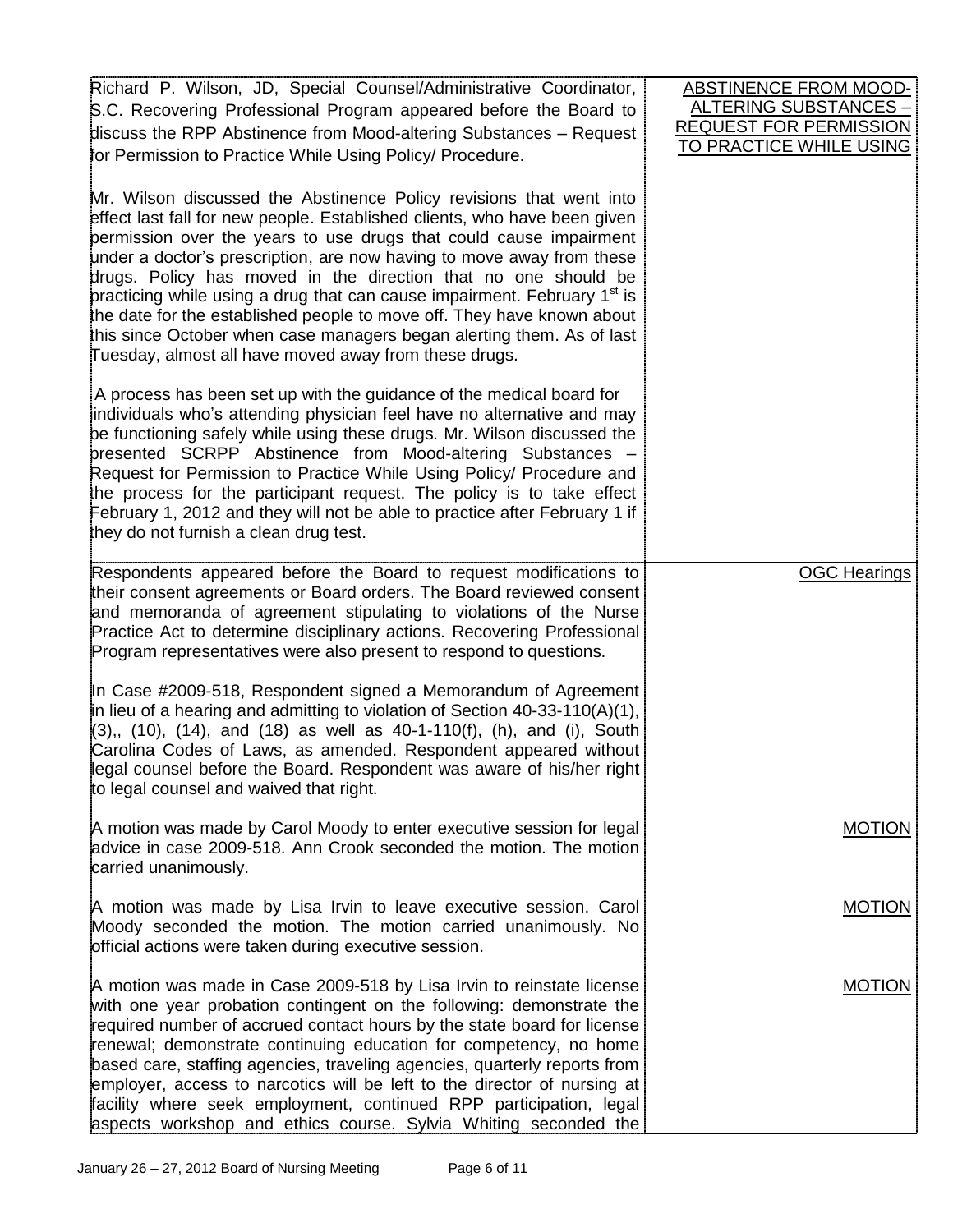| motion. The motion carried unanimously.                                                                                                                                                                                                                                                                                                                                                                                                                   |               |
|-----------------------------------------------------------------------------------------------------------------------------------------------------------------------------------------------------------------------------------------------------------------------------------------------------------------------------------------------------------------------------------------------------------------------------------------------------------|---------------|
| In Case #2011-454, Respondent requested to modify the requirements<br>for quarterly employer reports in the consent order. Respondent<br>appeared before the Board and waived the right for legal representation.<br>Respondent requested release from probation explaining the need for<br>an unrestricted license to finish school and to find employment.                                                                                              |               |
| A motion was made in Case 2011-454 by Anne Crook to lift the<br>requirements of probation. Lisa Irvin seconded the motion. The motion<br>carried unanimously.                                                                                                                                                                                                                                                                                             | <b>MOTION</b> |
| In Case #2010-486, Respondent signed a Memorandum of Agreement<br>in lieu of a hearing and admitting to violation of Section 40-33-110(A)(3)<br>and (25) as well as 40-1-110(f), South Carolina Codes of Laws, as<br>amended. Respondent appeared without legal counsel before the<br>Board. Respondent was aware of his/her right to legal counsel and<br>waived that right.                                                                             |               |
| A motion was made by Sylvia Whiting to enter executive session for<br>legal advice in case 2010-486. Amanda Baker seconded the motion.<br>The motion carried unanimously.                                                                                                                                                                                                                                                                                 | <b>MOTION</b> |
| A motion was made by Anne Crook to leave executive session. Amanda<br>Baker seconded the motion. The motion carried unanimously. No official<br>actions were taken during executive session.                                                                                                                                                                                                                                                              | <b>MOTION</b> |
| A motion was made in Case 2011-486 by Lisa Irvin to suspend the<br>respondent's license until the completion of the following courses, legal<br>aspects workshop, medication errors course, medication administration<br>course. Also, a public reprimand with a fine of \$1,000 dollars for the<br>seriousness of the infraction and to return to the board requirements<br>Amanda Baker seconded the motion. The motion carried<br>met.<br>unanimously. | <b>MOTION</b> |
| In Case #2009-283, Respondent requested a modification to the<br>narcotics restrictions in September 2011 of the consent agreement.<br>Respondent appeared without legal counsel before the Board.<br>Respondent was aware of his/her right to legal counsel and waived that<br>right                                                                                                                                                                     |               |
| A motion was made by Carol Moody to enter executive session for legal<br>advice in case 2009-283. Anne Crook seconded the motion. The motion<br>carried unanimously.                                                                                                                                                                                                                                                                                      | <b>MOTION</b> |
| A motion was made by Carol Moody to leave executive session. James<br>Mallory seconded the motion. The motion carried unanimously. No<br>official actions were taken during executive session.                                                                                                                                                                                                                                                            | <b>MOTION</b> |
| A motion was made in Case 2009-283 by James Mallory to uphold the<br>priginal order as is. Lisa Irvin seconded the motion. The motion carried<br>unanimously.                                                                                                                                                                                                                                                                                             | <b>MOTION</b> |
|                                                                                                                                                                                                                                                                                                                                                                                                                                                           |               |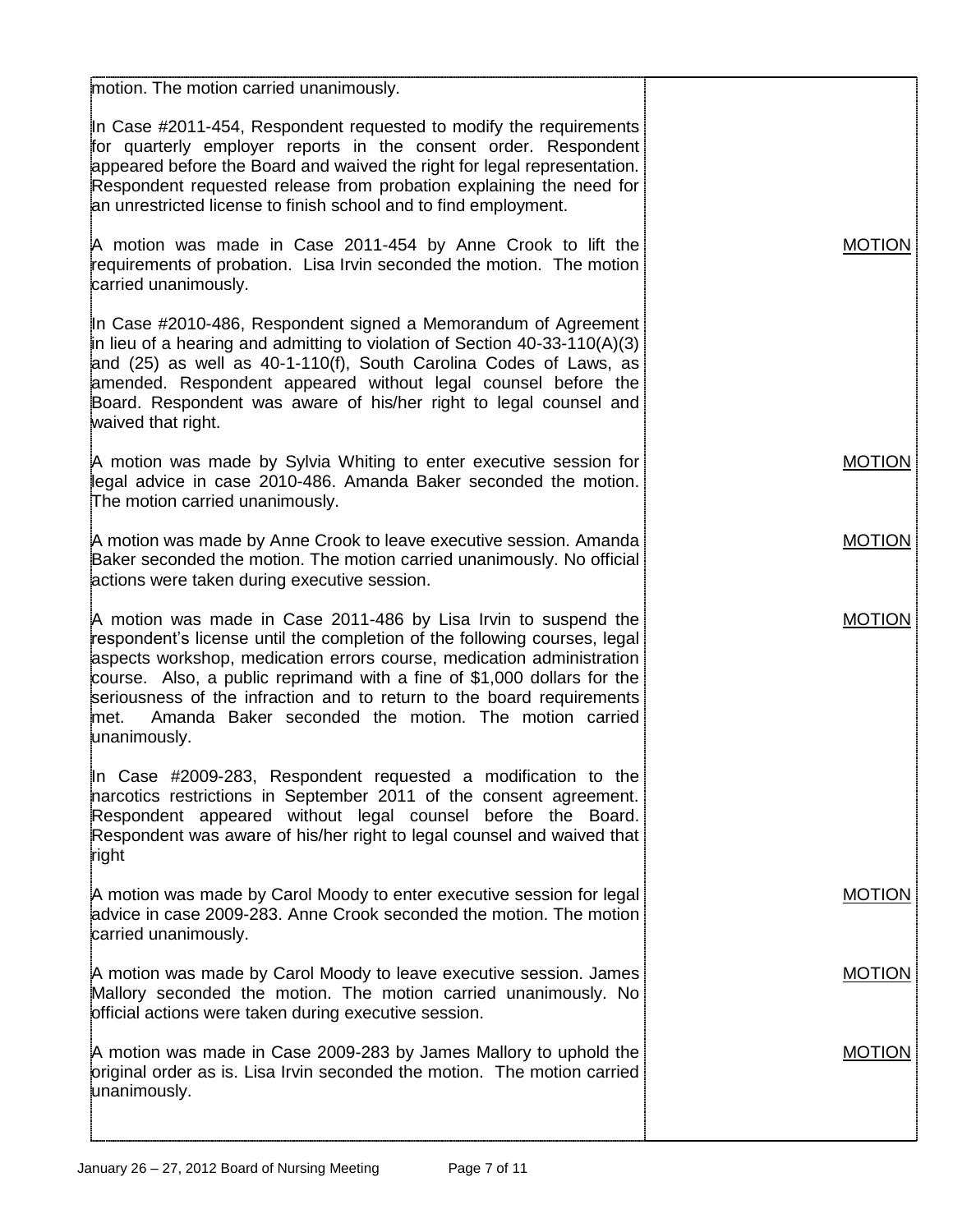| In Case #2010-348, Respondent requested to modify the Memorandum<br>of Agreement. Respondent requested to have the charge of misconduct<br>removed from the licensure record. Respondent appeared without legal<br>counsel before the Board. Respondent was aware of his/ her right to<br>legal counsel and waived that right.                                                                                                                                                  |               |
|---------------------------------------------------------------------------------------------------------------------------------------------------------------------------------------------------------------------------------------------------------------------------------------------------------------------------------------------------------------------------------------------------------------------------------------------------------------------------------|---------------|
| A motion was made by Carol Moody to enter executive session for legal<br>advice in case 2010-348. Amanda Baker seconded the motion. The<br>motion carried unanimously.                                                                                                                                                                                                                                                                                                          | <b>MOTION</b> |
| A motion was made by Anne Crook to leave executive session. Carol<br>Moody seconded the motion. The motion carried unanimously. No<br>official actions were taken during executive session.                                                                                                                                                                                                                                                                                     | <b>MOTION</b> |
| A motion was made by Amanda Baker to dismiss the case with a letter<br>of caution. Anne Crook seconded the motion. The motion carried<br>unanimously.                                                                                                                                                                                                                                                                                                                           | <b>MOTION</b> |
| In Case 2010-361, Respondent withdrew request.                                                                                                                                                                                                                                                                                                                                                                                                                                  |               |
| In Case 2010-497, Respondent requested case be continued.                                                                                                                                                                                                                                                                                                                                                                                                                       |               |
| In Case #2003-473, Respondent requested to modify the requirement<br>for quarterly employer reports in the consent order. Respondent<br>appeared without legal counsel before the Board. Respondent was<br>aware of his/ her right to legal counsel and waived that right.                                                                                                                                                                                                      |               |
| A motion was made in case # 2003-473 by Lisa Irving moved to forgive<br>the last quarterly report, for a minimum of three months of RPP testing<br>and that RPP submit a report when recommend ready to return to<br>practice. Carol Moody seconded the motion. The motion carried<br>unanimously.                                                                                                                                                                              | <b>MOTION</b> |
| In Case #2010-217-118, Respondent signed a Memorandum of<br>Agreement in lieu of a hearing and admitting to violation of Section 40-<br>$33-110(A)(1)$ , (3), (10), (13), (14), and (18) as well as 40-1-110(f), (h),<br>and (i), South Carolina Codes of Laws, as amended. Respondent<br>appeared without legal counsel before the Board. Respondent was<br>aware of his/her right to legal counsel and waived that right. Amanda<br>Baker recused herself from the preceding. |               |
| A motion was made by Lisa Irving in case #2010-217-118 to reinstate<br>license contingent on continued participation in the RPP program,<br>meeting the competency requirements, probation for one year, access<br>to controlled substances at the discretion of the Director of Nursing,<br>quarterly reports, no home-based care, staffing agency or telemedicine<br>and a legal and ethics course. Lisa Moody seconded the motion. The<br>motion carried unanimously.        | <b>MOTION</b> |
| In Case #2011-380, Respondent signed a Memorandum of Agreement<br>in lieu of a hearing and admitting to violation of Section 40-33-110(A)<br>(5), (7), South Carolina Codes of Laws, as amended. Respondent<br>appeared without legal counsel before the Board. Respondent was<br>aware of his/her right to legal counsel and waived that right.                                                                                                                                |               |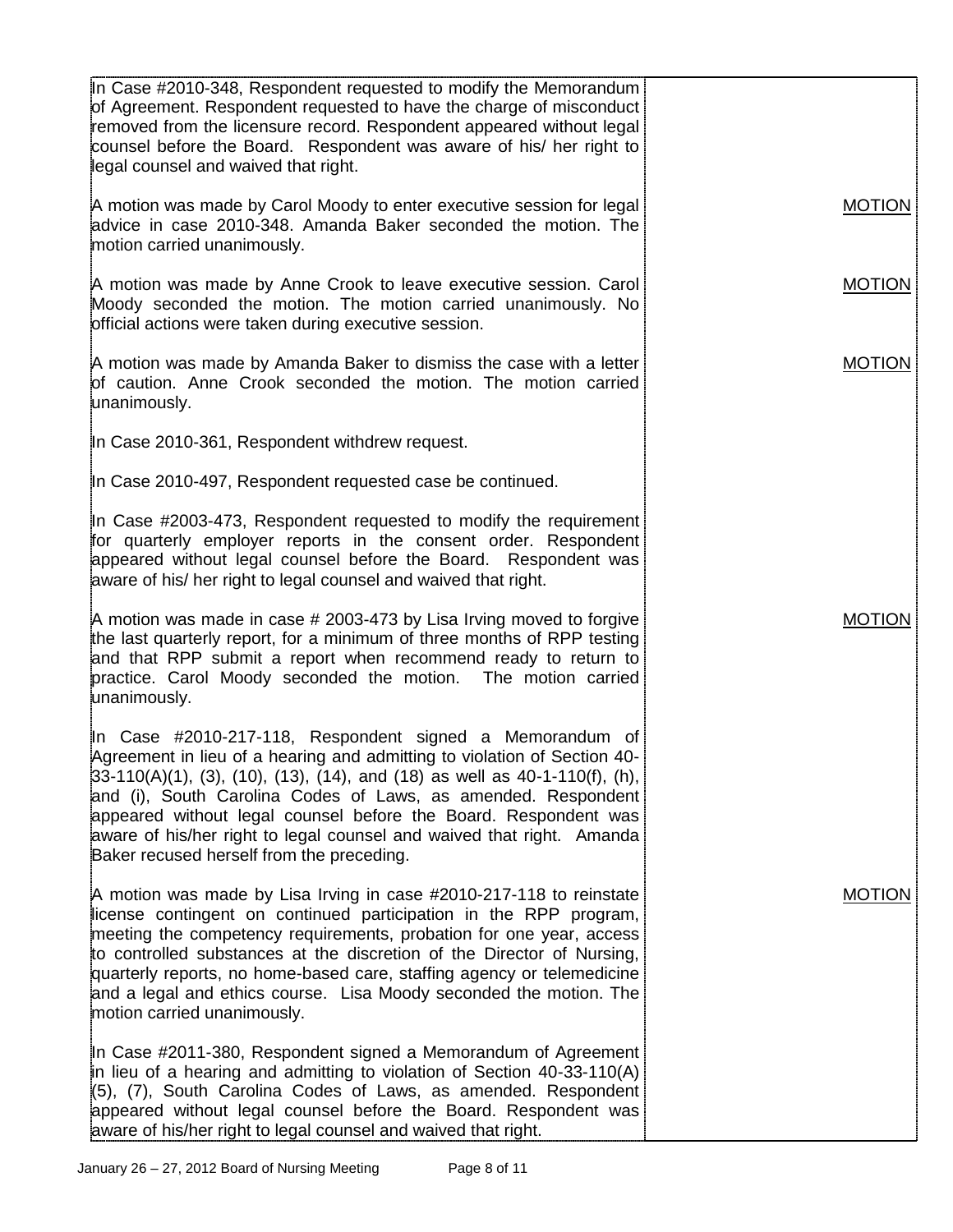| A motion was made by Carol Moody to enter executive session for legal<br>advice in case #2010-348. Amanda Baker seconded the motion. The<br>motion carried unanimously.                                                                                                                                                                                                                                                                                                                                                                                                                                                                                                                                                                                                                                                                                                              | <b>MOTION</b> |
|--------------------------------------------------------------------------------------------------------------------------------------------------------------------------------------------------------------------------------------------------------------------------------------------------------------------------------------------------------------------------------------------------------------------------------------------------------------------------------------------------------------------------------------------------------------------------------------------------------------------------------------------------------------------------------------------------------------------------------------------------------------------------------------------------------------------------------------------------------------------------------------|---------------|
| A motion was made by Lisa Irvin in case #2011-380 to leave executive<br>session. James Mallory seconded the motion. The motion carried<br>unanimously. No official actions were taken during executive session.                                                                                                                                                                                                                                                                                                                                                                                                                                                                                                                                                                                                                                                                      | <b>MOTION</b> |
| A motion was made by Lisa Irvin in case #2011-380 to fully return to the<br>original order issued by the board February 2008 with the following<br>restrictions: reinstate RN (registered nurse) license with single state<br>status, probation for one year, suspension of advanced practice<br>registered license during the probationary period; completion of ethics<br>and legal aspects workshop; completion of required continuing<br>education for licensure; continued RN supervision during the period of<br>probation; no home based, staffing agency, or telenursing during the<br>probationary period; submit quarterly reports to the Nursing Board;<br>access to controlled substances will be at the discretion of the director<br>nursing and continued RPP participation. Carol Moody seconded the<br>motion. The motion carried with the recusal of Amanda Baker. | <b>MOTION</b> |
| In Case 2008-273 did not appear and was not represented by legal<br>counsel.                                                                                                                                                                                                                                                                                                                                                                                                                                                                                                                                                                                                                                                                                                                                                                                                         |               |
| In Case #2010-446, Respondent signed a Memorandum of Agreement<br>in lieu of a hearing and admitting to violation of Section 40-33-110(A)(3)<br>and $(18)$ as well as $40-1-110(a)$ and $(f)$ $(1976, as$ amended), South<br>Carolina Codes of Laws, as amended. Respondent appeared without<br>legal counsel before the Board. Respondent was aware of his/her right<br>to legal counsel and waived that right.                                                                                                                                                                                                                                                                                                                                                                                                                                                                     |               |
| A motion was made by Amanda Baker to enter executive session for<br>legal advice in case #2010-446. Lisa Irvin seconded the motion. The<br>motion carried unanimously.                                                                                                                                                                                                                                                                                                                                                                                                                                                                                                                                                                                                                                                                                                               | <b>MOTION</b> |
| A motion was made by Lisa Irvin in case #2010-446 to leave executive<br>session. James Mallory seconded the motion. The motion carried<br>unanimously. No official actions were taken during executive session.                                                                                                                                                                                                                                                                                                                                                                                                                                                                                                                                                                                                                                                                      | <b>MOTION</b> |
| A motion was made by Lisa Irvin in case #2010-446 to continue<br>suspension and to order a psychological evaluation be done.<br>Respondent is to return to the Board upon completion of the evaluation<br>and provide the results. Amanda Baker seconded the motion. The<br>motion carried unanimously.                                                                                                                                                                                                                                                                                                                                                                                                                                                                                                                                                                              | <b>MOTION</b> |
| In Case #2011-463, Respondent requested to modify the civil penalty in<br>the April 2011 order. Respondent appeared before the Board and<br>waived the right for legal representation. Respondent requested<br>reduction in civil penalty.                                                                                                                                                                                                                                                                                                                                                                                                                                                                                                                                                                                                                                           |               |
| A motion was made by Anne Crook to enter executive session for legal<br>advice in case #2011-463. Amanda Baker seconded the motion. The<br>motion carried unanimously.                                                                                                                                                                                                                                                                                                                                                                                                                                                                                                                                                                                                                                                                                                               | <b>MOTION</b> |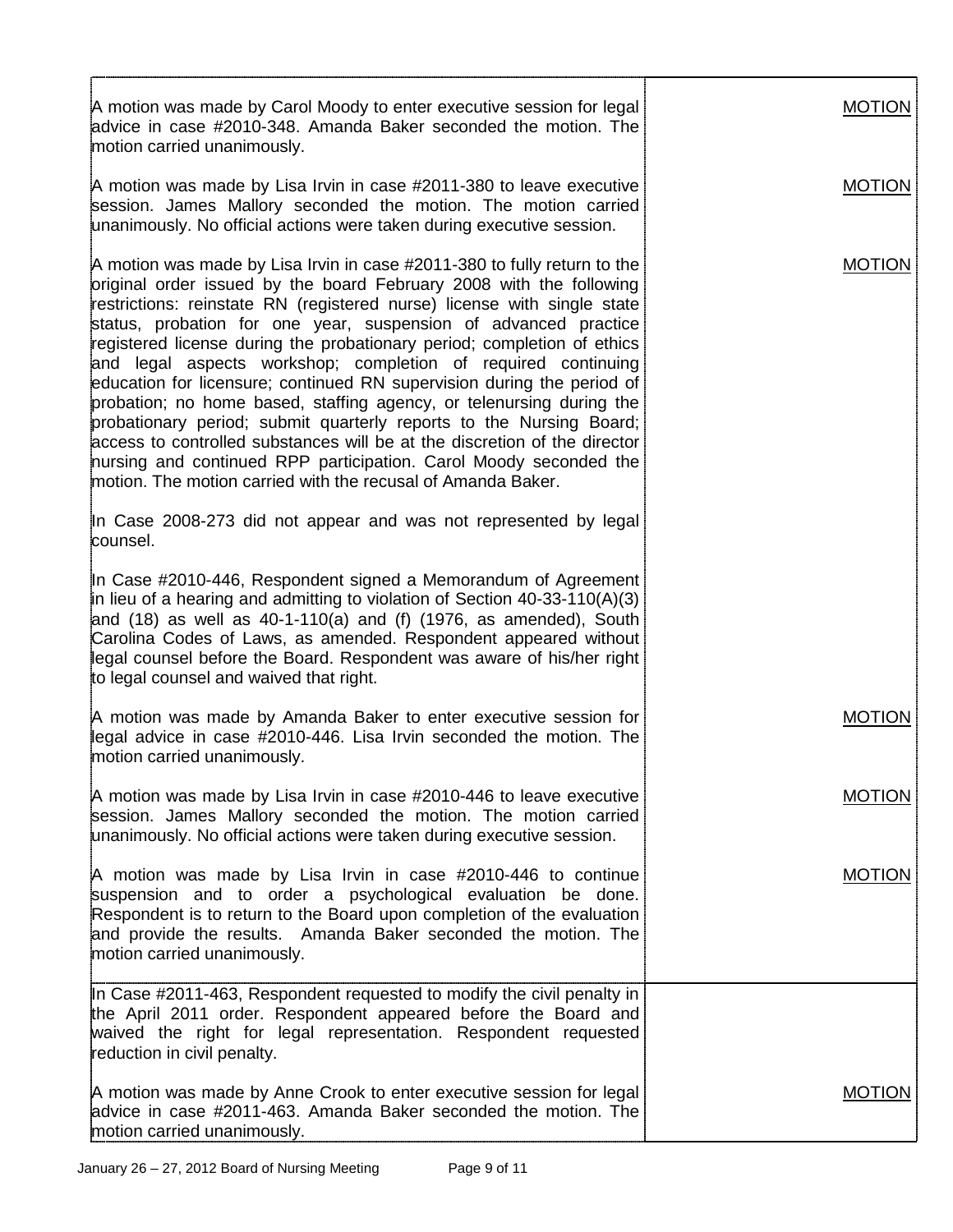| A motion was made by James Mallory in case #2011-463 to leave<br>executive session. Lisa Irvin seconded the motion. The motion carried<br>unanimously. No official actions were taken during executive session.                                                                                          | <b>MOTION</b>                                        |
|----------------------------------------------------------------------------------------------------------------------------------------------------------------------------------------------------------------------------------------------------------------------------------------------------------|------------------------------------------------------|
| A motion was made by Amanda Baker in case #2011-463 to lower the<br>fine from \$2,000 to \$1,000 to be paid by April 2012. Lisa Irvin seconded<br>the motion. The motion carried unanimously.                                                                                                            | <b>MOTION</b>                                        |
| A motion was made by Carol Moody to adjourn the meeting at 6:28 p.m.<br>on January 26, 2011. Anne Crook seconded the motion. The motion<br>carried unanimously.                                                                                                                                          | <b>MOTION TO ADJOURN</b>                             |
| <u>Friday, January 27, 2012</u>                                                                                                                                                                                                                                                                          |                                                      |
| A compact licensee, represented by attorney, Sally Rogers, Esq. and<br>Joan Hartley, Esq., requested that the 2009 temporary suspension<br>order of their Privilege to Practice (PTP) in South Carolina be lifted. Ms.<br>Rogers stated that the licensee is not seeking licensure in South<br>Carolina. |                                                      |
| A motion was made by Sylvia Whiting to enter executive session for<br>legal advice this case. Lisa Irvin seconded the motion. The motion<br>carried unanimously.                                                                                                                                         | <b>MOTION</b>                                        |
| A motion was made by Anne Crook to leave executive session. Sylvia<br>Whiting seconded the motion. The motion carried unanimously. No<br>official actions were taken during executive session.                                                                                                           | <b>MOTION</b>                                        |
| A motion was made by Lisa Irving to lift the temporary suspension order<br>with the stipulation that if compact licensee returns to SC to practice,<br>she come before the Board. Carol Moody seconded the motion. The<br>motioned carried.                                                              | <b>MOTION</b>                                        |
| The Board reviewed applications for licensure by endorsement                                                                                                                                                                                                                                             | <b>LICENSURE APPLICATION</b><br><b>APPEARANCES</b>   |
| In Case of Courtney Clifton - RN Endorsement applicant seeking<br>licensure in SC.                                                                                                                                                                                                                       | <b>MOTION</b>                                        |
| A motion was made by Sylvia Whiting to approve endorsement. Lisa<br>Irving seconded the motion and the motion carried.                                                                                                                                                                                   |                                                      |
| In Case of Cleveland Mitchell III, - LPN Endorsement Applicant seeking<br>licensure in SC.                                                                                                                                                                                                               | <b>MOTION</b>                                        |
| A motion was made by Sylvia Whiting to approve endorsement. Carol<br>Moody seconded the motion. The motion carried unanimously.                                                                                                                                                                          |                                                      |
| Administrator Nancy Murphy introduced Christal Miles and Kate<br>Nedovic.                                                                                                                                                                                                                                | ADMINISTRATOR'S REPORT<br><b>STAFF INTRODUCTIONS</b> |